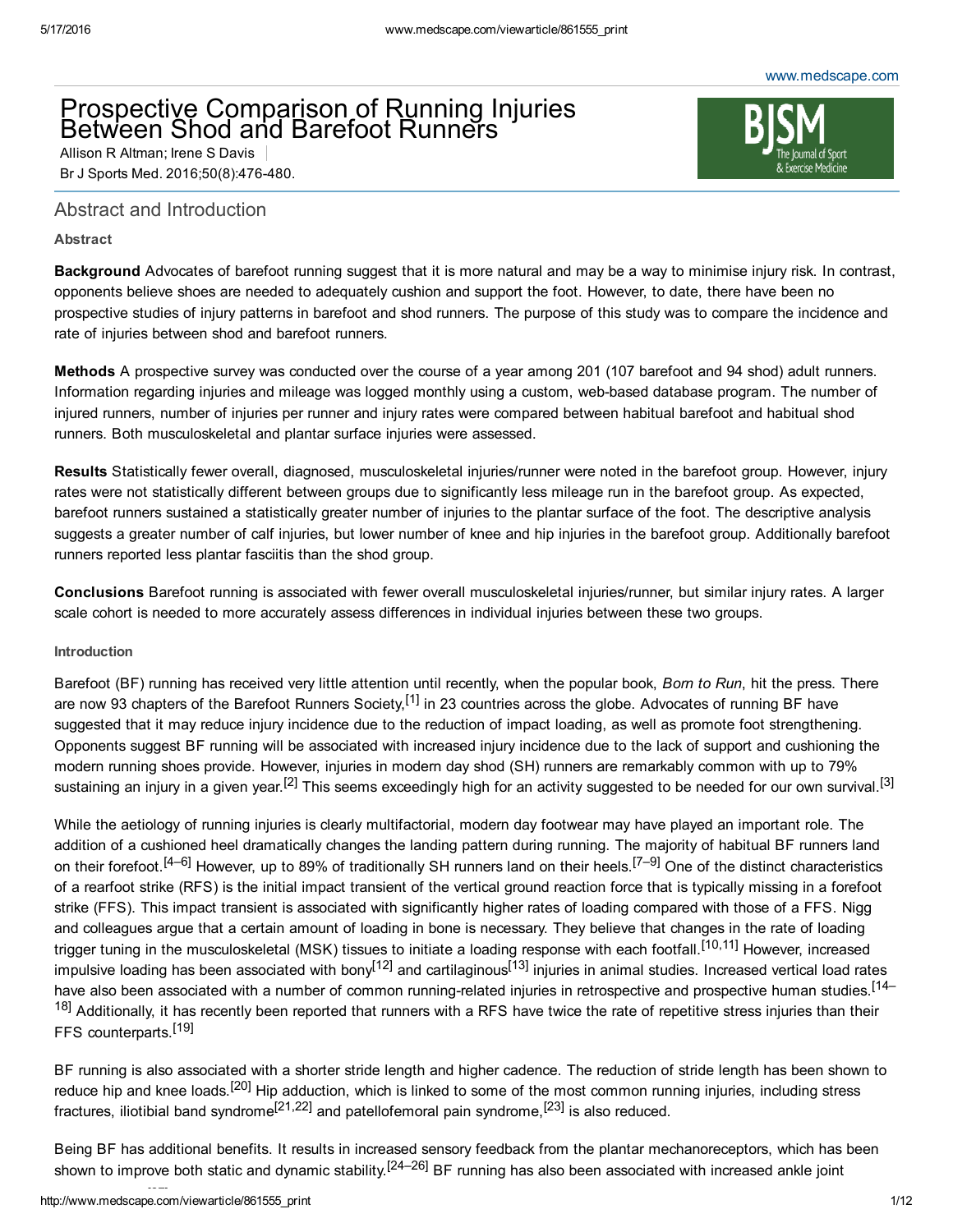position sense<sup>[27]</sup> which could lead to a reduction in ankle sprains or other joint injuries. Finally, reducing support to the arch has been shown to result in increasing the cross-sectional area of the arch musculature.<sup>[28]</sup> Strengthening of the arch musculature has been shown to reduce arch collapse as indicated by a reduced navicular drop and increased arch height index.<sup>[29]</sup> As plantar fasciitis has been associated with weak arch muscles,<sup>[30]</sup> strengthening of these muscles should help to reduce the risk of this common injury.<sup>[31]</sup>

However, BF running is not without risk. The increased load to the calf and arch associated with a BF, FFS pattern places additional stress to these areas. The plantar surface is also at greater risk for injury. The plantar surface is designed to be protective as the foot can withstand six times more abrasive load than the skin covering the leg.<sup>[32]</sup> However, despite these protective features, exposure of the bare sole clearly increases the risk of plantar surface injuries such as cuts, bruises and blisters.

While it is a well-accepted fact that SH running is associated with a high-injury incidence, it is unclear whether injuries are actually reduced with BF running, as has been suggested. Thus, the aim of this preliminary, prospective study was to compare injury patterns between habitually SH and habitually BF runners. We expected that overall MSK injuries will be lower in the BF runners due to the reduced vertical impacts and softer landings they experience. We also expected a greater number of abrasive injuries to the plantar surface of the foot in the BF runners.

## **Methods**

## **Subjects**

A preliminary sample size estimate based on previous prospective injury data<sup>[14]</sup> determined that 80 runners per group were required to determine differences in overall injury incidence. In order to account for a 20% dropout, 96 runners per group were sought. Runners were solicited from online forums and running groups from across the USA, as well as internationally. All runners were between the ages of 18 and 50 years, running more than 10 miles per week, and had been running for more than 6 months prior to entry in the study. BF runners were required to run at least 50% of their yearly mileage completely BF. The remaining 50% of their mileage had to be run in true minimal shoes, each characterised by the lack of an arch support, missing a reinforced heel counter and having no midsole.

### Web-based Survey

Runners were entered into an online database and were sent a link to a secured, online survey system. After providing their informed consent, approved by the University of Delaware Human Subjects Review Board, they provided information regarding their running history, mileage history and injury history. Participants then reported their monthly mileage and any runningrelated injuries they had experienced for a year. Along with location and diagnosis of the injury, they reported any medical attention and diagnosis received, footwear worn during injury and activity during injury. The system was automated such that the participant was notified monthly by email. If the participant failed to respond within 3 days, an automated reminder was sent. If another 3 days passed without response, an alert was sent to the study coordinator who contacted the participant directly via e-mail or phone to encourage them to fill out the required monthly information.

### Analysis

For all statistical tests described below, a p value ≤0.05 was considered a significant difference. Injuries were divided into three groups. We first examined all running-related MSK injuries reported by the runners. These were also categorised by location (ie, hip, knee and foot). We then assessed the subset of MSK injuries that were diagnosed (DxMSK) by a clinician, such as a physician, physical therapist or athletic trainer, to provide a valid diagnosis. Finally, we were interested in the abrasive injuries to the plantar surface (PL) of the foot, including cuts, bruises and blisters, and assessed these as well. In each of these groups, we compared the relative number of runners injured, as well as the number of injuries reported between the BF and SH groups.

The relative proportion of BF and SH runners sustaining injuries in each subgroup was compared using a  $\chi^2$  analysis. Additionally, the total number of injuries per runner and the injury rate per 1000 miles were calculated for each person and averaged across groups. The number of injuries/person and injury rates were compared between groups using an independent t test. These tests were performed on each set of injuries including MSK, DxMSK and PL. The study was not powered for determining differences in individual injuries. Therefore, injuries by body part, such as knee or foot injuries, as well as specific diagnoses, such as tibial stress fractures or Achilles tendinitis, were compared descriptively.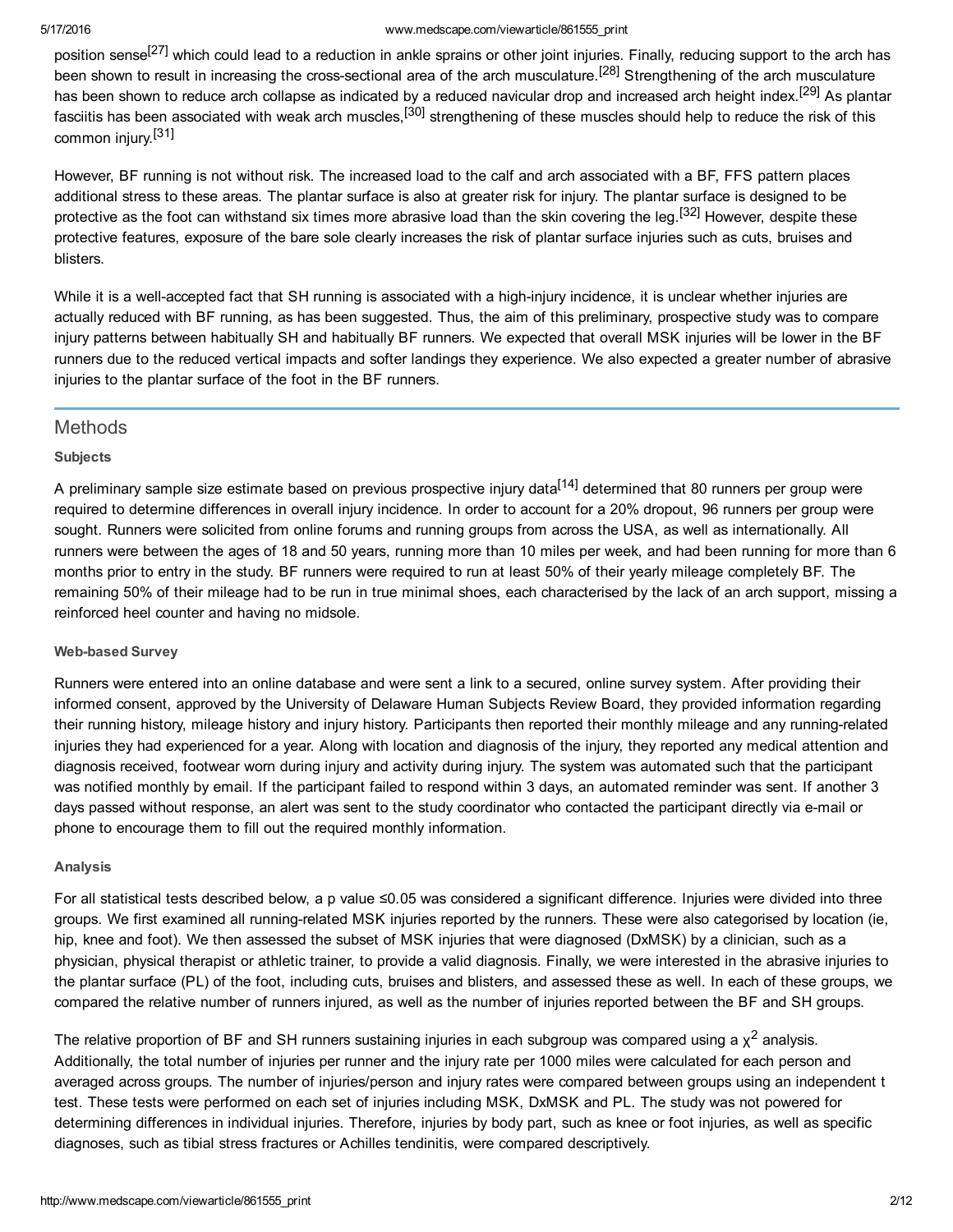## **Results**

## **Subjects**

A total of 450 runners contacted the study coordinator and were screened regarding their mileage, footwear, age and medical condition. Runners resided in seven different countries, in five continents. Among those in the USA, 34 different states were represented across both groups. A total of 226 qualified runners were admitted into the study, including 108 SH and 118 BF runners. Twenty-five (14 SH, 11 BF) of these runners decided not to participate, thus leaving 201 (94 SH, 107 BF) runners for the monthly followup. Of these runners, we experienced a compliance of 84% due to occasional missed monthly reporting. Despite efforts to balance the groups by age and sex, the BF group was 4 years older and more dominated by males (). As a result of the sex differences, the BF group was slightly taller and heavier than the SH group. At baseline, the BF group reported running less mileage and running slower based on their reported 5-kilometer race time. On average, they ran approximately 10 miles/week less throughout the study (14.9±8.8 vs 25.3±14.8 miles/week). The BF group had been running BF 1.65±1.32 years prior to entry in the study, and 63% of these runners began running BF between 6–12 months prior to the start of the study. On enrolling in the study, the BF participants reported running on average 80±23% of their mileage completely BF, and the remainder in minimal footwear. During the study, this was reduced slightly to 75±33% of their mileage being run completely BF.

| Table 1. Self-reported participant characteristics of the BF and SH groups at baseline. p≤0.05 indicates a significant difference. |  |  |  |
|------------------------------------------------------------------------------------------------------------------------------------|--|--|--|
|                                                                                                                                    |  |  |  |

|                             | SH (n=94) |        | BF (n=107) |                      | p Value          |
|-----------------------------|-----------|--------|------------|----------------------|------------------|
| Age (year)                  | 34.6      | (9.1)  | 38.6       | (7.6)                | 0.001            |
| Gender                      | 35F       | 59M    | 13F        | 94M                  | 0.000            |
| Height (m)                  | 1.73      | (0.09) | 1.76       |                      | $(0.07)$   0.010 |
| Weight (kg)                 | 68.9      | (11.8) | 76.0       | $(12.6)$   0.000     |                  |
| Years running (year)        | 9.6       | (7.6)  | 9.8        | (9.5)                | 0.899            |
| Premileage (mi/week)   30.0 |           | (18.1) | 16.5       | (9.3)                | 0.000            |
| 5 km time (min)             | 21.37     | (3.65) |            | $24.95$ (5.81) 0.000 |                  |

## BF, barefoot; SH, shod.

## Injuries

Overall, there were 396 injuries reported, 346 of which were running-related injuries (164 SH, 182 BF). MSK injuries represented 281 of the 346, (156 SH, and 125 BF) with 136 (73 SH, 63 BF) or 48% of which were clinically diagnosed (DxMSK). Of all of the MSK (diagnosed and undiagnosed) injuries, the foot was the most commonly injured body part in both groups with percentages being similar between groups (43% for SH and 41% for BF). The number of injuries to the remaining body parts was generally lower in the BF group. The largest differences in number of injuries noted were at the hip, followed by the knee and ankle (figure 1).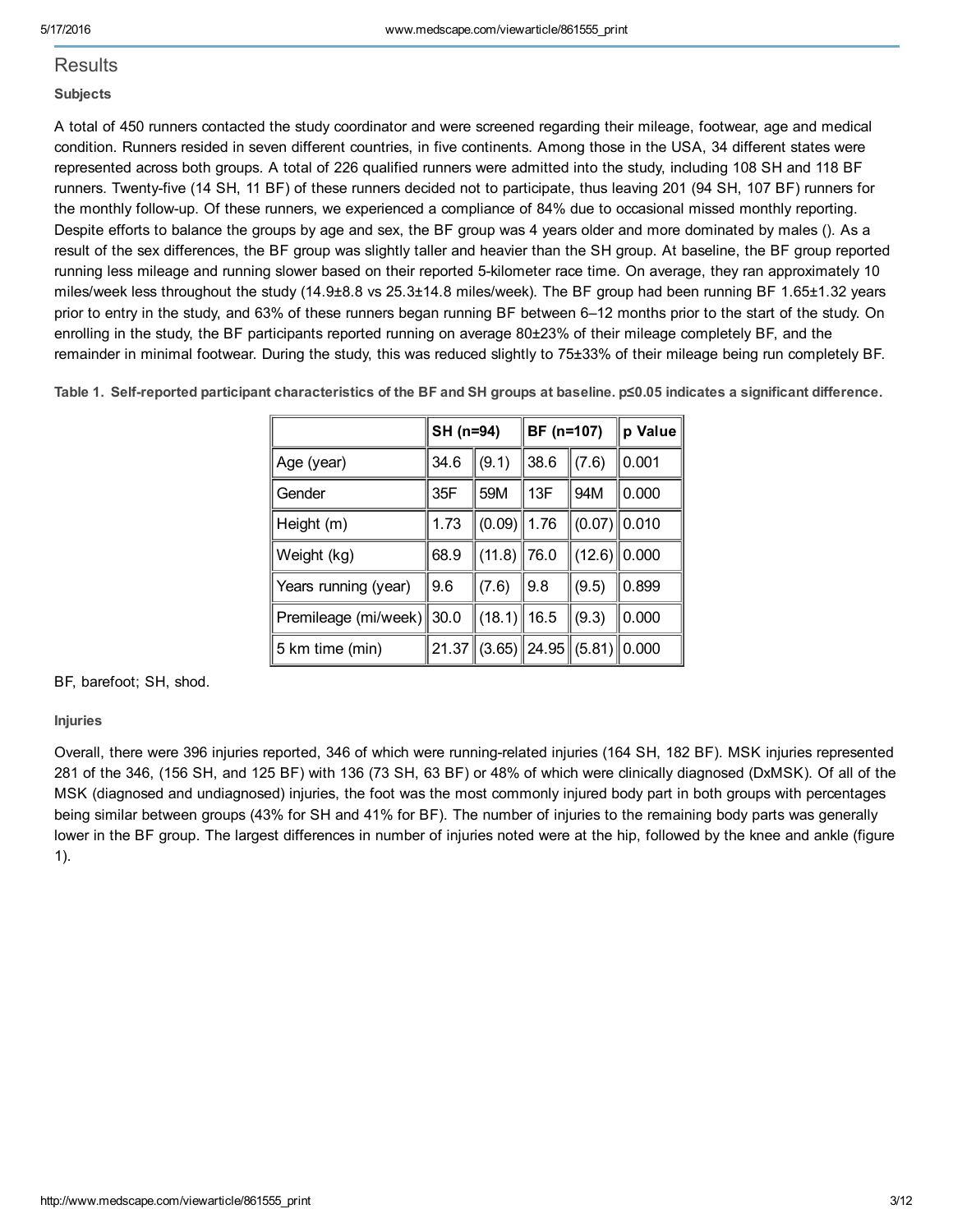

## Figure 1.

Body part distribution of all musculoskeletal injuries (MSK) injuries incurred during the study for both groups (does not include plantar surface injuries of the foot). As there are unequal number of runners in the shod and barefoot groups, the number of injuries/number of runners for each group at each location are noted as % above each bar.

When grouping all reported MSK injuries (regardless of being medically diagnosed or not), there were no differences between SH and BF groups in the relative number of runners reporting a MSK injury (figure 2). Interestingly, 48% of BF runners did not sustain any MSK injuries compared to only 38% of SH runners; however, this did not reach statistical significance. There were statistically fewer (p=0.05) MSK injuries/runner reported in the BF group compared with the SH group (1.17 BF vs 1.66 SH). However, when normalised for mileage, there was no difference in injury rates between groups. In the BF group, 72% of these injuries were incurred while BF, as opposed to in minimal footwear. This is not surprising as the BF group spent about 75% of their run time BF.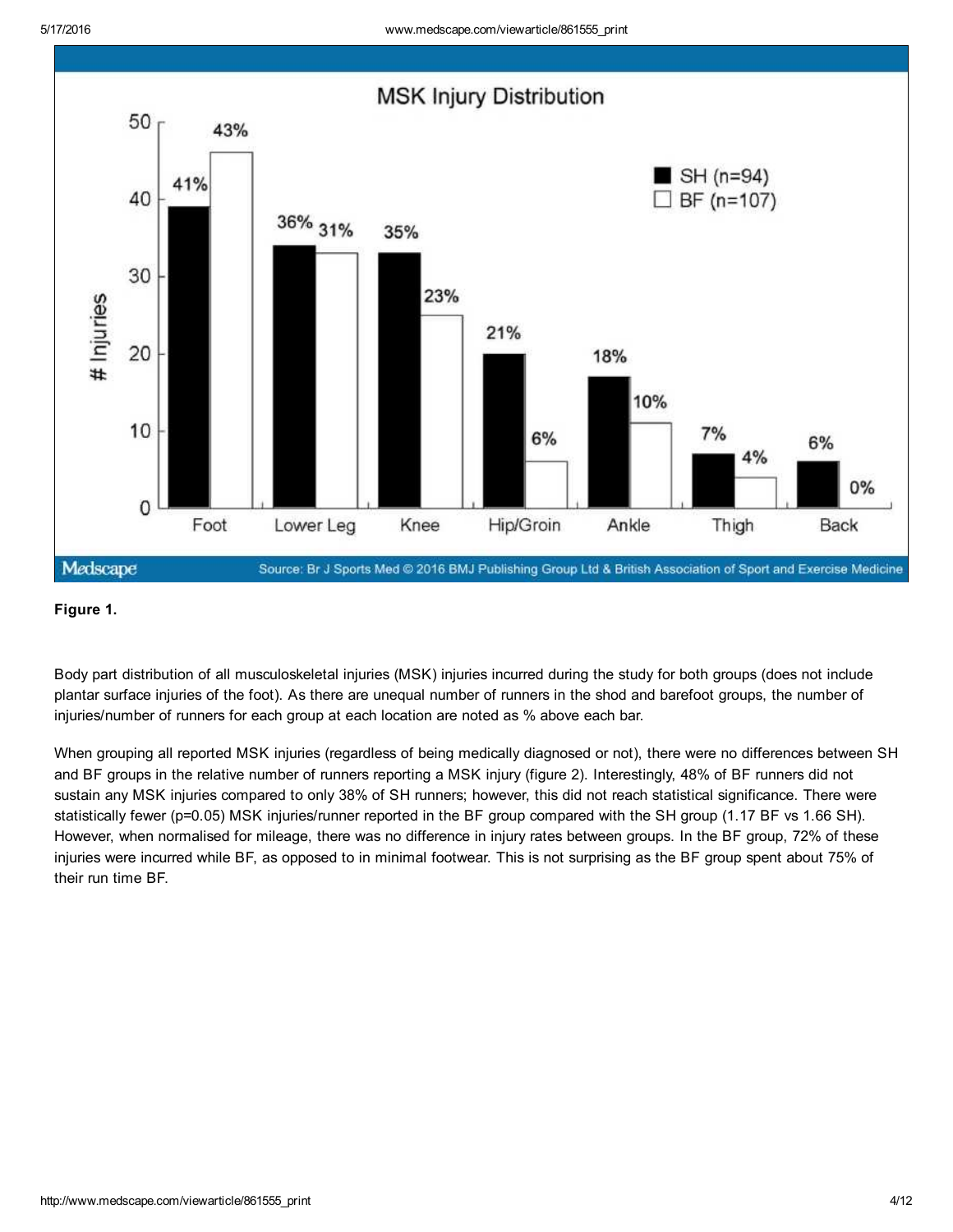

## Figure 2.

Comparison of all musculoskeletal injuries (MSK) injuries sustained during the study. \* indicates a significant difference p≤0.05.

The number of runners sustaining diagnosed injuries (DxMSK) was similar, with 34% of SH runners versus 32% of BF runners injured. Additionally, there were 24% fewer diagnosed injuries/runner in the BF group versus the SH group resulting from an average of 0.78 injuries/SH runner and 0.59 injuries/BF runner; however, this did not reach significance (figure 3). When normalised for mileage, DxMSK injury rates were similar between groups.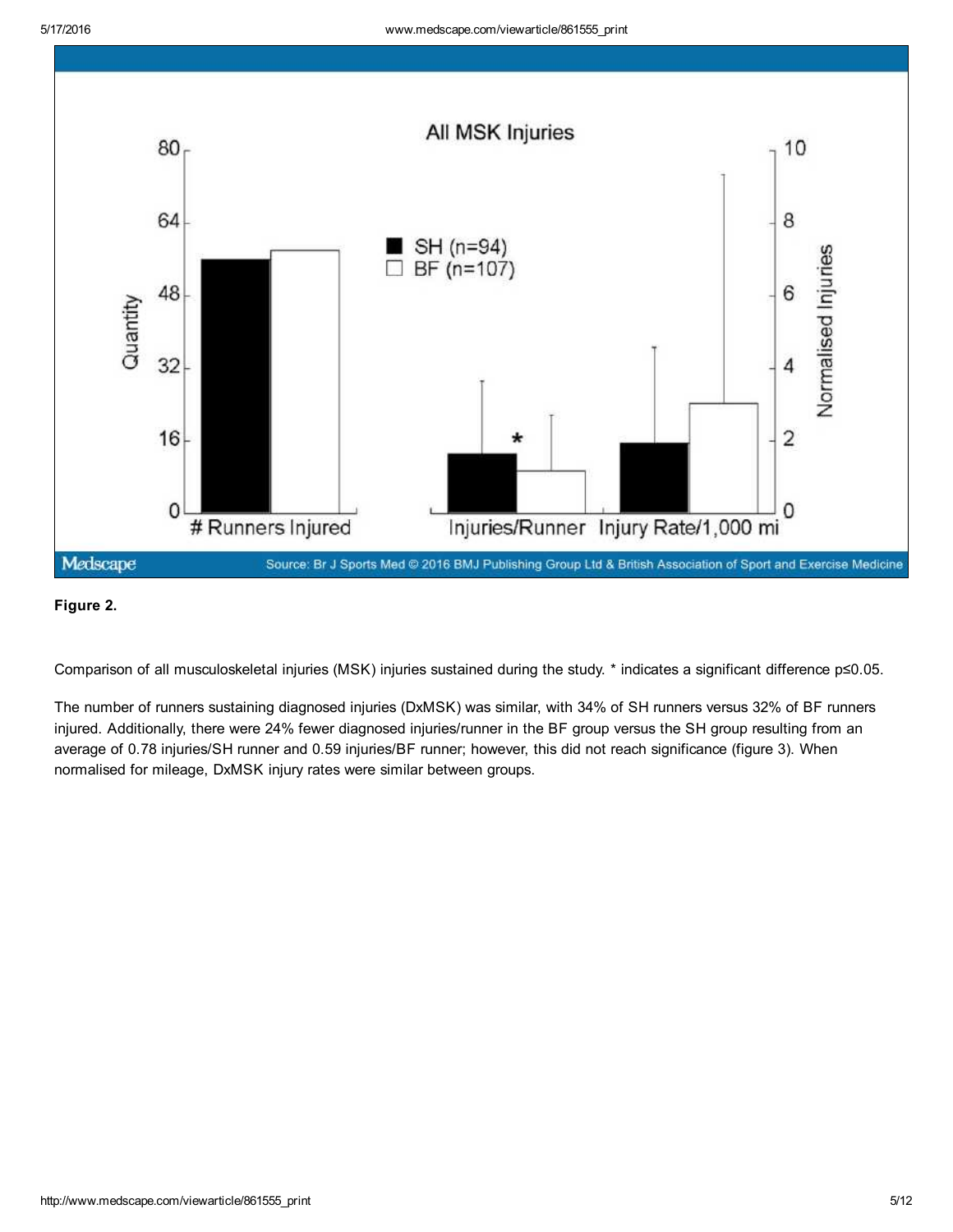

## Figure 3.

Comparison of diagnosed musculoskeletal (DxMSK) injuries reported during the study.

In terms of specific injuries, the SH group had 21 diagnosed injuries to the hip and knee compared to 5 in the BF group (). The trend was reversed for lower leg injuries. BF runners had 27 lower leg injuries compared to 12 in the SH group. Interestingly, there were 11 cases of plantar fasciitis in the SH group compared to only 3 in the BF group. The majority of these diagnosed MSK injuries occurred in the lower leg, ankle and foot for both groups.

Table 2. Clinically diagnosed, musculoskeletal injuries in the SH and BF runners

| Common running injury diagnoses     | <b>SH</b> | <b>BF</b> |
|-------------------------------------|-----------|-----------|
| <b>Plantar fasciitis</b>            | 11        | 3         |
| Iliotibial band syndrome            | 8         | 4         |
| Gluteal strain/tendinitis           | 5         | 0         |
| Achilles tendinitis                 | 4         | 9         |
| Anterior tibialis strain/tendinitis | 4         | 3         |
| Hamstring strain                    | 4         | 0         |
| Ankle sprain                        | 4         | 3         |
| Patellofemoral pain                 | 4         | 1         |
| Metatarsal stress fracture/syndrome | 3         | 3         |
| Peroneal tendinitis                 | 2         | 5         |
|                                     |           |           |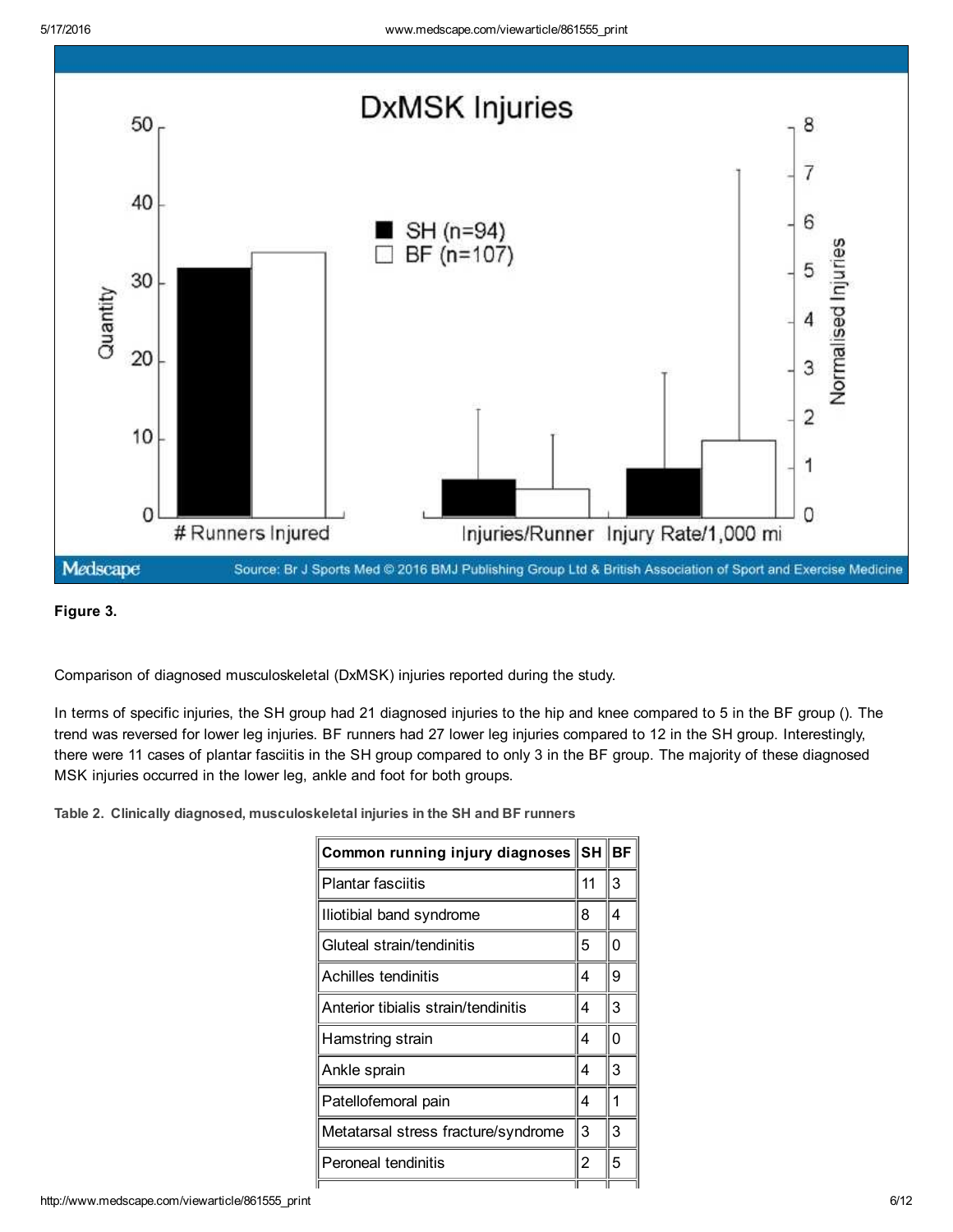| Gastrocnemius/soleus strain          | 15 |
|--------------------------------------|----|
| Tibialis posterior strain/tendinitis | 15 |

BF, barefoot; SH, shod.

Thirty per cent of BF runners sustained some type of PL injury during the study, compared with only 6% of SH runners (figure 4). This resulted in significantly more PL injuries reported and a higher PL injury rate in BF runners. Cuts were the most prevalent PL injury in the BF group along with blisters and bruises that were also common in this group ().

Table 3. Summary of PL injuries reported by SH and BF runners during the study and the number of people to whom these injuries were sustained

| Summary of PL injuries SH |   |   | ΒF                                       |    |
|---------------------------|---|---|------------------------------------------|----|
|                           |   |   | Injuries    People    Injuries    People |    |
| Cuts                      |   |   | 24                                       | 15 |
| <b>Blisters</b>           |   | 5 | 16                                       | 14 |
| <b>Bruises</b>            | Ω |   | 12                                       | 9  |
| Stubbed toe               | Ω |   | 5                                        | 5  |

BF, barefoot; PL, plantar surface; SH, shod.



## Figure 4.

Comparison of plantar surface (PL) injuries incurred during the study. \* indicates a significant difference p≤0.05.

## **Discussion**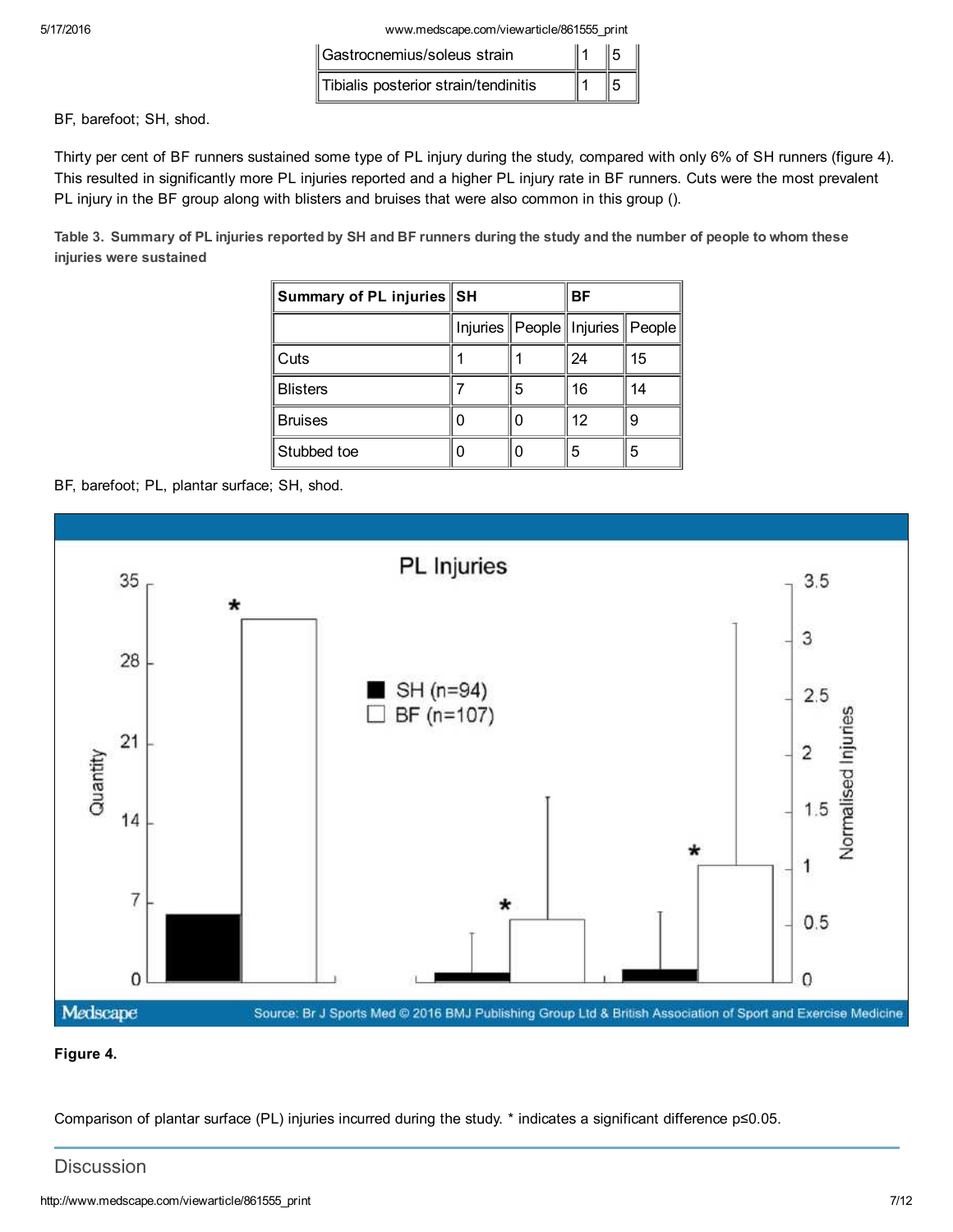The purpose of this prospective study was to examine the differences in injuries between habitually BF and habitually SH runners. The MSK injuries/runner (including diagnosed and self-reported) were 30% lower in the BF compared to the SH group (figure 2). These injuries were experienced by 52% and 62% of BF and SH groups, respectively. These percentages are consistent with those reported by van Gent *et al*<sup>[2]</sup> who reported that between 19% and 79% of runners are injured within a given year. Despite the number of MSK injuries/person being lower in the BF group, their overall injury rate was not different due to their lower mileage run. As some of these runners had been running BF for less than a year, they were not likely to be as well adapted to running BF as the SH group were to running wearing shoes. Additionally, it is possible that running BF, by itself, limits the number of miles run due to the tolerance of the plantar surface. It should be noted that the injury rate was associated with a very high standard deviation in the BF group. This is consistent for each of the injury rate measures. This may be due to the greater variation in running mileage in the BF versus the SH group.

In terms of MSK injury locations, the foot was the most commonly injured area in BF and SH runners. While foot injuries are common in runners, the knee is typically reported as the most common site for injuries.<sup>[2]</sup> With the greater load to the foot during BF running, it was surprising that the number of foot injuries/runner was found to be similar between groups (41% in SH group vs 43% in the BF group) (figure 1). However, injuries to all other body parts were generally lower in the BF runners. The largest differences were at the hip, knee and ankle joints. This reduction in joint injuries may be related, in part, to the reduced external joint moments reported by Kerrigan *et al*<sup>[33]</sup> during BF running as compared with SH running. BF running has been associated with reduced stride lengths, which have also been associated with reductions in hip and knee moments in a study by Heiderscheit *et al*. [20] The greatest reductions in joint loading noted in both of these studies were at the knee. This is significant, as the knee has been reported to be the most common site of running injuries in a systematic review by van Gent *et al*. [2]

BF runners incurred more abrasive injuries to the sole of the foot. Cuts were the most common PL injury and are likely to be the most serious due to the risk of infection. While BF runners ran completely BF for 75% of their mileage, they did protect their feet with minimal footwear for the remaining mileage. Ultimately, the use of minimal footwear protected the sole from many of these PL injuries, as 88% occurred while running BF. While this type of footwear removes important sensory input, most biomechanical variables are similar between BF and minimal footwear running.<sup>[4]</sup>

While the study was not powered to assess individual diagnosed injuries, there were some interesting findings that warrant further study. For example, despite the greater load to the arch with BF running, plantar fasciitis appeared to be more common in the SH group. This may be related to the fact that plantar fasciitis has been associated with increased vertical load rates.<sup>[16]</sup> It has been reported that up to 89% of SH runners are rearfoot strikers<sup>[7–9]</sup> with much higher rates of vertical loading. In contrast, 80% of BF runners are mid-foot/forefoot strikers,<sup>[4–6]</sup> which is associated with lower rates of loading. Additionally, removing support of the foot promotes strengthening of the arch muscles by increasing the demand on these muscles.<sup>[28,31,34]</sup> These muscles are critical to the eccentric control of the arch lowering with each footstrike and are protective of the plantar fascia.<sup>[28,29]</sup>

The greater number of Achilles/calf and posterior tibialis strains may be due to the anterior strike pattern of a BF runner.<sup>[35]</sup> This position places greater eccentric demands on these muscles as the foot dorsiflexes and everts in early stance. The similar number of metatarsal stress fractures/syndromes was surprising as there have been a number of reports of bony injuries to the metatarsals associated with minimal footwear running.<sup>[36–38]</sup> However, injuries in these reports were associated with a very brief transition phase into minimal footwear running. Our study only included individuals who had been running BF for at least 6 months and most likely excluded those who did not do the transition successfully. Runners in these studies were also wearing minimal footwear. It is possible that running BF provides more sensory input that may be protective of overloading the metatarsals.

Patellofemoral pain syndrome and iliotibial band syndrome are among the most common injuries in runners<sup>[2,39]</sup> and were more prevalent in the SH runners (). In prospective and retrospective studies, both of these injuries have been associated with excessive hip adduction.<sup>[21–23,40]</sup> BF running, with its shorter stride length, has been reported to result in lower hip adduction<sup>[20]</sup> and may explain this reduction in knee pain. Additionally, patellofemoral pain has been linked with high-vertical load rates<sup>[18]</sup> that are reported to be significantly reduced in habitual BF runners.<sup>[5]</sup> Patellofemoral pain has also been linked with highpatellofemoral contact stresses.<sup>[41]</sup> Bonacci *et al*<sup>[42]</sup> recently examined this relationship using a musculoskeletal model. They demonstrated that BF runners, with lower vertical ground reaction forces in early stance (due to lower rates of loading) and greater patellofemoral contact area (due to greater knee flexion), have lower patellofemoral contact stresses. The findings of these studies were supported by a recent survey of BF runners<sup>[43]</sup> who reported that knee injuries were the most common injury that had resolved with their transition to BF running. Knee injuries are the most common site for running injuries and running BF, or in minimal shoes, may have a profound effect on these injuries.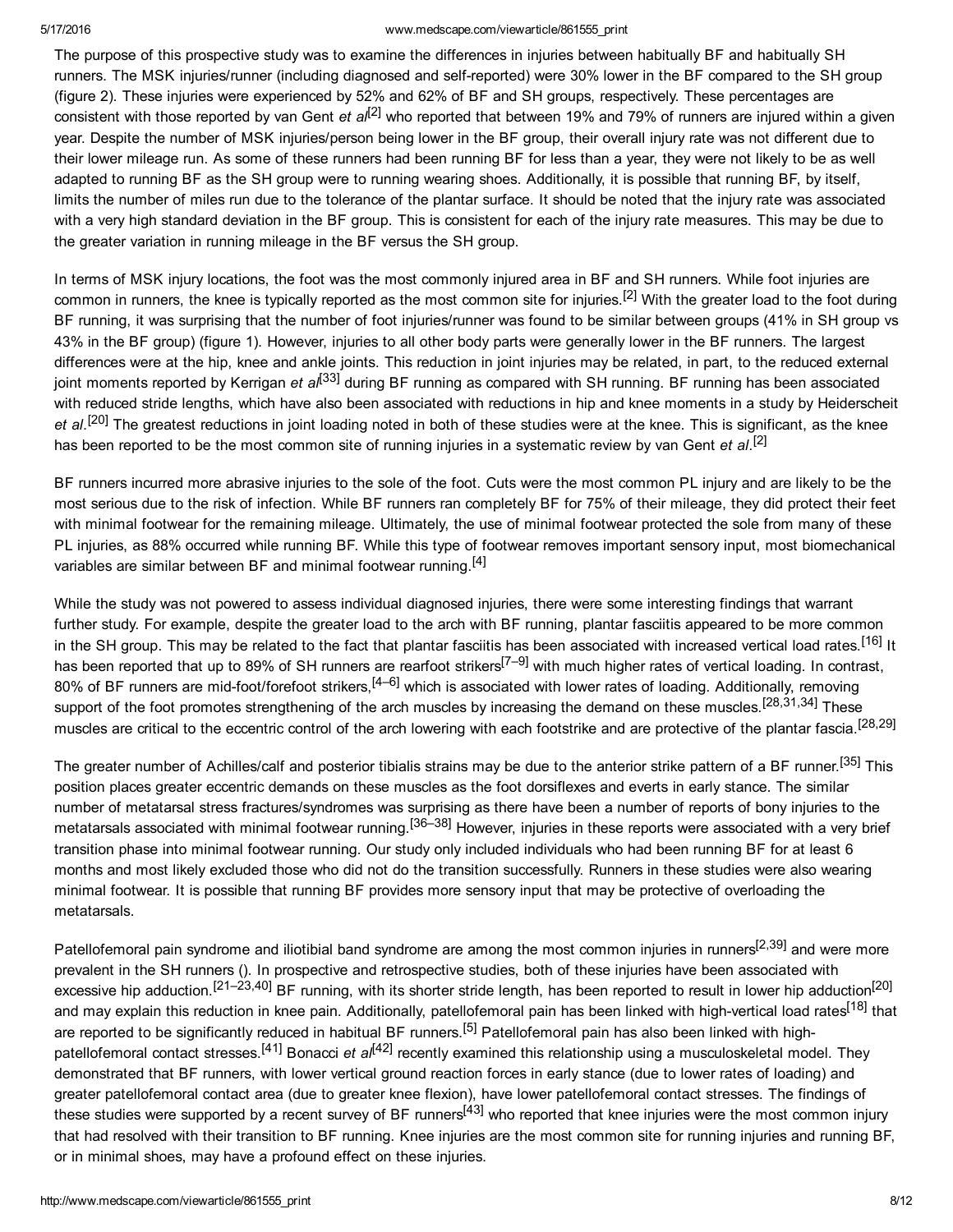#### Table 2. Clinically diagnosed, musculoskeletal injuries in the SH and BF runners

| Common running injury diagnoses      | <b>SH</b> | <b>BF</b> |
|--------------------------------------|-----------|-----------|
| <b>Plantar fasciitis</b>             | 11        | 3         |
| Iliotibial band syndrome             | 8         | 4         |
| Gluteal strain/tendinitis            | 5         | 0         |
| Achilles tendinitis                  | 4         | 9         |
| Anterior tibialis strain/tendinitis  | 4         | 3         |
| Hamstring strain                     | 4         | 0         |
| Ankle sprain                         | 4         | 3         |
| Patellofemoral pain                  | 4         | 1         |
| Metatarsal stress fracture/syndrome  | 3         | 3         |
| Peroneal tendinitis                  | 2         | 5         |
| Gastrocnemius/soleus strain          | 1         | 5         |
| Tibialis posterior strain/tendinitis | 1         | 5         |

## BF, barefoot; SH, shod.

There were several limitations to this study mostly related to the differences in participant characteristics between the two groups. First, the BF participants were older on average by 4 years (38.6 vs 34.6 years). However, while significant, the clinical relevance of this age difference as related to injury is unknown. There were more males in the BF group resulting in their being taller and heavier. While sex is not a risk factor for overall injuries, it does play a role in some specific diagnoses. Therefore, studies designed to assess specific injuries should be balanced by sex. The BF group also ran less mileage than their SH counterparts. Matching runners on weekly mileage may have helped to control level of experience. However, novice runners are injured more frequently than more experienced runners.<sup>[44]</sup> Based on this, one might have expected the relatively novice BF runners to be injured more, which was not the case. While the BF runners had an average of 1.65 years of BF running, 63% of them had only been running BF for between 6 and 12 months. Thus, there is also a possibility that many in this group were still transitioning to BF running, as the time for complete adaptation is still unknown. Many of the lower leg injuries reported, such as Achilles tendinitis, might be related to the increased muscular demand of transitioning to a new running pattern. These injuries might resolve as the lower leg further adapts. Finally, a larger cohort would have allowed for the examination of statistical differences in individual injuries.

In summary, results from this study suggest that BF runners sustain fewer overall MSK injuries compared to their SH running counterparts. However, this difference is not present when running volume is considered as BF runners run less mileage. While BF runners sustained a similar number of clinically diagnosed, MSK injuries, the incidence and type appear to be different. This may be due to the difference in the loading patterns of the lower extremity between the two running conditions. Specifically, the BF condition increases the load to the calf (due to the FFS pattern) and the arch (due to the removal of support). However, it was interesting to note that while injuries to the calf were greater in the BF group, arch injuries were less. This may suggest that the arch adapts quicker than the calf to BF running; however, further studies are clearly needed to further investigate this.

Future studies should include a larger cohort so that specific injuries can be compared statistically. Additionally, studies should include runners with a longer history of BF running to avoid injuries associated with transition. Finally, many runners who desire the benefits of BF running without the exposure of the foot choose minimal footwear. Therefore, future studies of the effect of true minimal footwear on injuries should be conducted.

## Sidebar 1

What are the Main Findings?

Significantly fewer musculoskeletal injuries were reported in barefoot runners than in shod runners.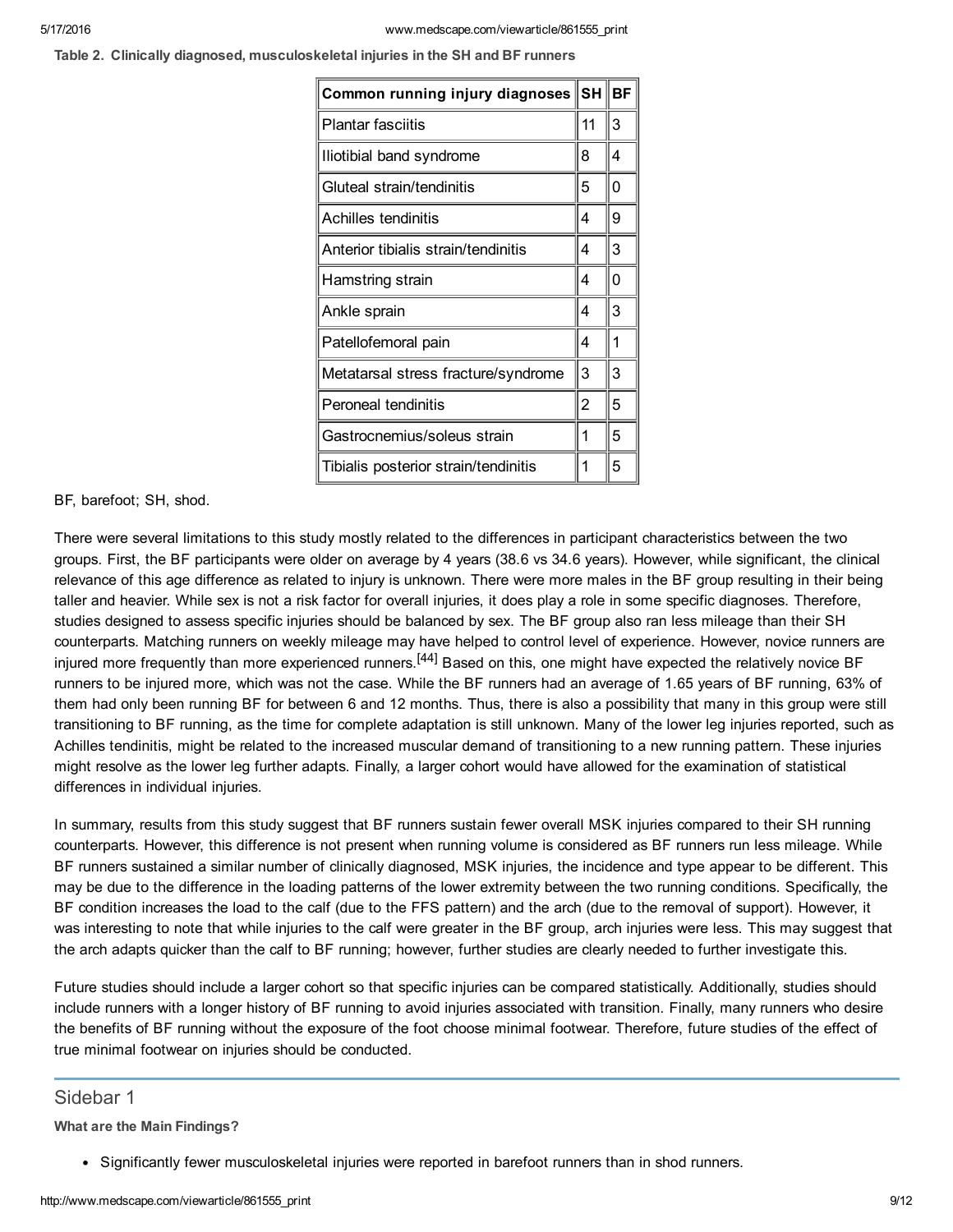- Injury rates are similar between barefoot and shod runners due to decreased mileage in barefoot runners.
- Plantar surface injuries are significantly higher in barefoot runners than in shod runners.

## Sidebar 2

How Might It Impact on Clinical Practice in the Near Future?

- These findings suggest that habitual barefoot running does not increase overall injury incidence, and may be a safe alternative for injured runners if transitioned properly.
- Barefoot running may serve as protection against knee injuries—which are the most common injuries sustained by runners.
- Gastrocnemius-soleus strains are greater in barefoot runners, highlighting the need to adequately strengthen these muscles; plantar fasciitis was less common, suggesting that barefoot running itself may strengthen the arch musculature.
- Owing to the higher number of plantar surface injuries, barefoot runners should protect their feet with minimal footwear when encountering environmental elements such as the cold, heat, darkness and sharp surfaces.

## References

- 1. Barefoot runners society. 2015. <http://www.thebarefootrunners.org/>
- 2. van Gent RN, Siem D, van Middelkoop M, *et al*. Incidence and determinants of lower extremity running injuries in long distance runners: a systematic review. *Br J Sports Med* 2007;41:469–80; discussion 480.
- 3. Bramble DM, Lieberman DE. Endurance running and the evolution of homo. *Nature* 2004;432:345–52.
- 4. Squadrone R, Gallozzi C. Biomechanical and physiological comparison of barefoot and two shod conditions in experienced barefoot runners. *J Sports Med Phys Fitness* 2009;49:6–13.
- 5. Lieberman DE, Venkadesan M, Werbel WA, *et al*. Foot strike patterns and collision forces in habitually barefoot versus shod runners. *Nature* 2010;463:531–5.
- 6. Larson P. Comparison of foot strike patterns of barefoot and minimally shod runners in a recreational road race. *J Sport Health Sci* 2014;3:137–42.
- 7. Hasegawa H, Yamauchi T, Kraemer WJ. Foot strike patterns of runners at the 15-km point during an elite-level half marathon. *J Strength Cond Res* 2007;21:888–93.
- 8. Larson P, Higgins E, Kaminski J, *et al.* Foot strike patterns of recreational and sub-elite runners in a long-distance road race. *J Sports Sci* 2011;29:1665–73.
- 9. Kerr BA, Beauchamp L, Fisher V, *et al*. Footstrike patterns in distance running, in Biomechanical aspects of sport shoes and playing surfaces. In: Kerr BA, ed. *Proceedings of the international symposium on biomechanical aspects of sport shoes and playing surfaces*. Calgary: University Press, 1983:135–42.
- 10. Nigg BM, Wakeling JM. Impact forces and muscle tuning: a new paradigm. *Exerc Sport Sci Rev* 2001;29:37–41.
- 11. Wakeling JM, Von Tscharner V, Nigg BM, *et al*. Muscle activity in the leg is tuned in response to ground reaction forces. *J Appl Physiol (1985)* 2001;91:1307–17.
- 12. Burr DB, Milgrom C, Boyd RD, *et al*. Experimental stress fractures of the tibia. Biological and mechanical aetiology in rabbits. *J Bone Joint Surg Br* 1990;72:370–5.
- 13. Radin EL, Parker HG, Pugh JW, *et al*. Response of joints to impact loading. 3. Relationship between trabecular microfractures and cartilage degeneration. *J Biomech* 1973;6:51–7.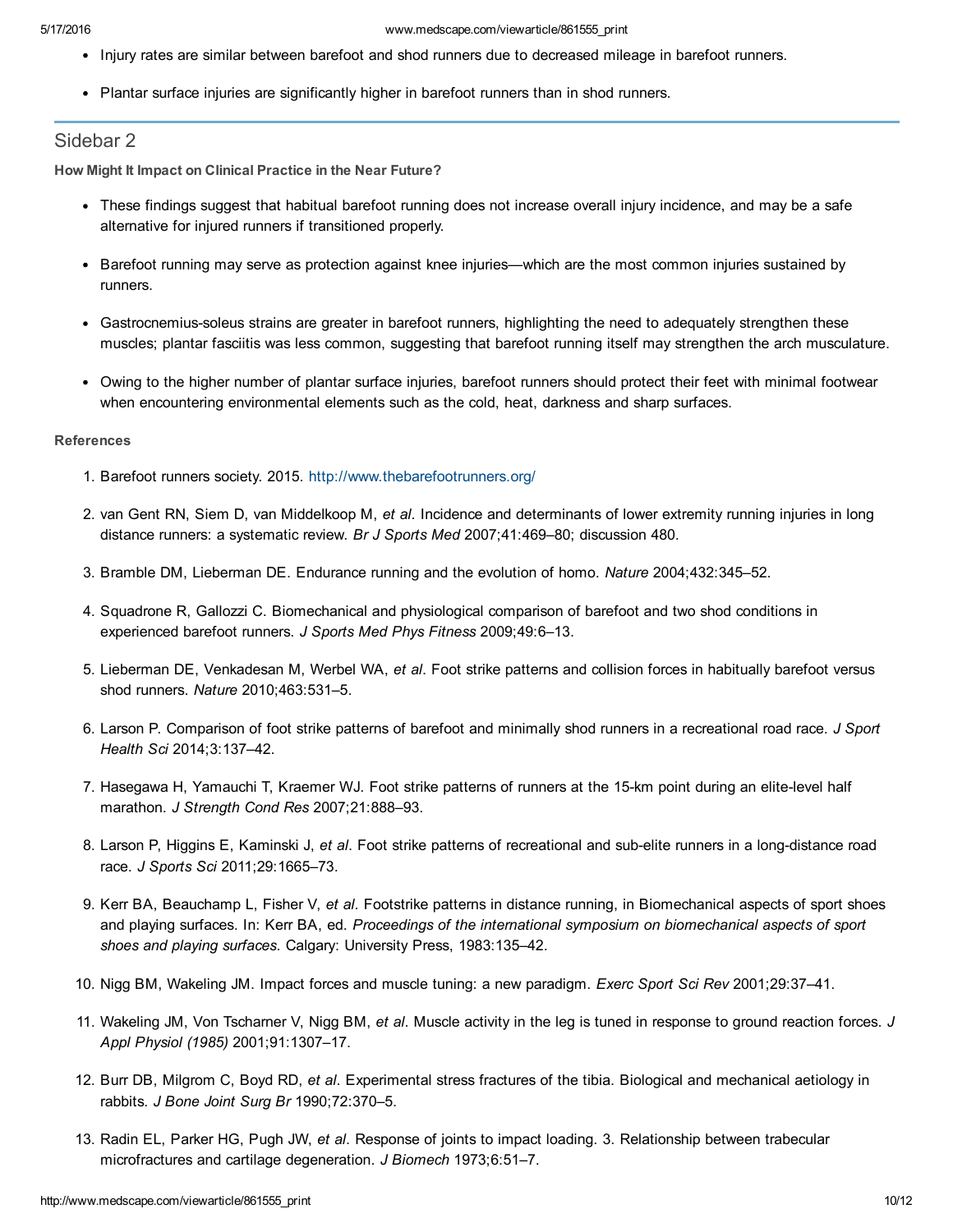- 14. Milner CE, Ferber R, Pollard CD, *et al*. Biomechanical factors associated with tibial stress fracture in female runners. *Med Sci Sports Exerc* 2006;38:323–8.
- 15. Pohl MB, Mullineaux DR, Milner CE, *et al*. Biomechanical predictors of retrospective tibial stress fractures in runners. *J Biomech* 2008;41:1160–5.
- 16. Pohl MB, Hamill J, Davis IS. Biomechanical and anatomic factors associated with a history of plantar fasciitis in female runners. *Clin J Sport Med* 2009;19:372–6.
- 17. Bowser BJ, Davis IS. A prospective study of loading variables in female runners who develop plantar fasciitis. *Proceedings of the American Society of Biomechanics*. RI: Providence, 2010
- 18. Davis IS, Bowser BJ. Do impacts cause running injuries? A prospective investigation. *Proceedings of the American Society of Biomechanics*. RI: Providence, 2010.
- 19. Daoud AI, Geissler GJ, Wang F, *et al*. Foot strike and injury rates in endurance runners: a retrospective study. *Med Sci Sports Exerc* 2012;44:1325–34.
- 20. Heiderscheit BC, Chumanov ES, Michalski MP, *et al*. Effects of step rate manipulation on joint mechanics during running. *Med Sci Sports Exerc* 2011;43:296–302.
- 21. Ferber R, Noehren B, Hamill J, *et al*. Competitive female runners with a history of iliotibial band syndrome demonstrate atypical hip and knee kinematics. *J Orthop Sports Phys Ther* 2010;40:52–8.
- 22. Noehren B, Davis I, Hamill J. ASB clinical biomechanics award winner 2006 prospective study of the biomechanical factors associated with iliotibial band syndrome. *Clin Biomech (Bristol, Avon)* 2007;22:951–6.
- 23. Noehren B, Hamill J, Davis I. Prospective evidence for a hip etiology in patellofemoral pain. *Med Sci Sports Exerc* 2013;45:1120–4.
- 24. Rose W, Bowser BJ, McGrath R, *et al*. *Effect of footwear on balance*. Long Beach, CA
- 25. Shinohara J, Gribble P. *Fivetoed socks decrease static postural control among healthy individuals as measured with timetoboundary analysis*. State College, PA: American Society of Biomechanics, 2009.
- 26. Bishop M, Fiolkowski P, Conrad B, *et al*. Athletic footwear, leg stiffness, and running kinematics. *J Athl Train* 2006;41:387–92.
- 27. Squadrone R, Gallozzi C. Effect of a fivetoed minimal protection shoe on static and dynamic ankle position sense. *J Sports Med Phys Fitness* 2011;51:401–8.
- 28. Brugemann GP, Potthast W, Braunstein B, *et al*. *Effect of increased mechanical stimuli on foot muscles functional capacity*. Cleveland, OH: American Society of Biomechanics, 2005.
- 29. Mulligan EP, Cook PG. Effect of plantar intrinsic muscle training on medial longitudinal arch morphology and dynamic function. *Man Ther* 2013;18:425–30.
- 30. Allen RH, Gross MT. Toe flexors strength and passive extension range of motion of the first metatarsophalangeal joint in individuals with plantar fasciitis. *J Orthop Sports Phys Ther* 2003;33:468–78.
- 31. McKeon PO, Hertel J, Bramble D, *et al*. The foot core system: a new paradigm for understanding intrinsic foot muscle function. *Br J Sports Med* 2015;49:290.
- 32. Robbins S, Gouw GJ, McClaran J, *et al*. Protective sensation of the plantar aspect of the foot. *Foot Ankle* 1993;14:347– 52.
- 33. Kerrigan DC, Franz JR, Keenan GS, *et al*. The effect of running shoes on lower extremity joint torques. *PM R* 2009;1:1058–63.